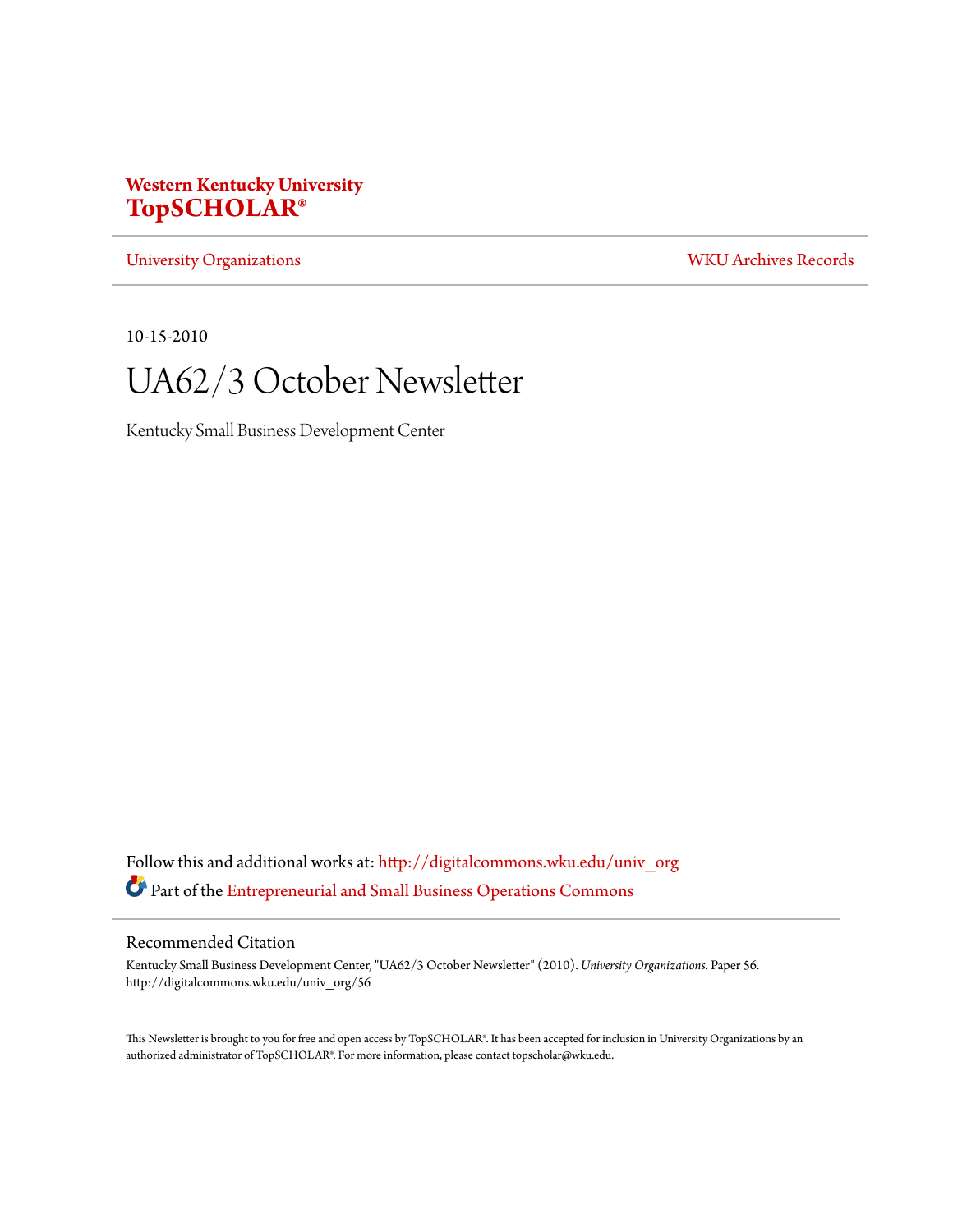Issue: # 25

The insee names in displayed. Your computer may not have mount memory in each thinges, or the insee may have been convented, finish over computer and then countries the analy. If the red is allow you may have to down to di



**Dear Adam,**

I hope you find the below information worthwhile and valuable. Click here for details on our upcoming workshops and registration. (it is free!)

Additionally, sign up for free one-on-one counseling here.

Have a great day!

**Adam Brownlee**

**Director, WKU SBDC**

adam.brownlee@wku.edu

www.wkusmallbiz.com

Find us on Facebook<sup>1</sup>

Follow us on Conflicer

The Engine for a Better Business Model

 **Implementing Success**



10/15/2010



#### **In This Issue**

<u>The Engine for a Better</u> <u>The Engine for a Bet</u><br><u>Business Model</u>

Learn to Raise Money<br>| Online







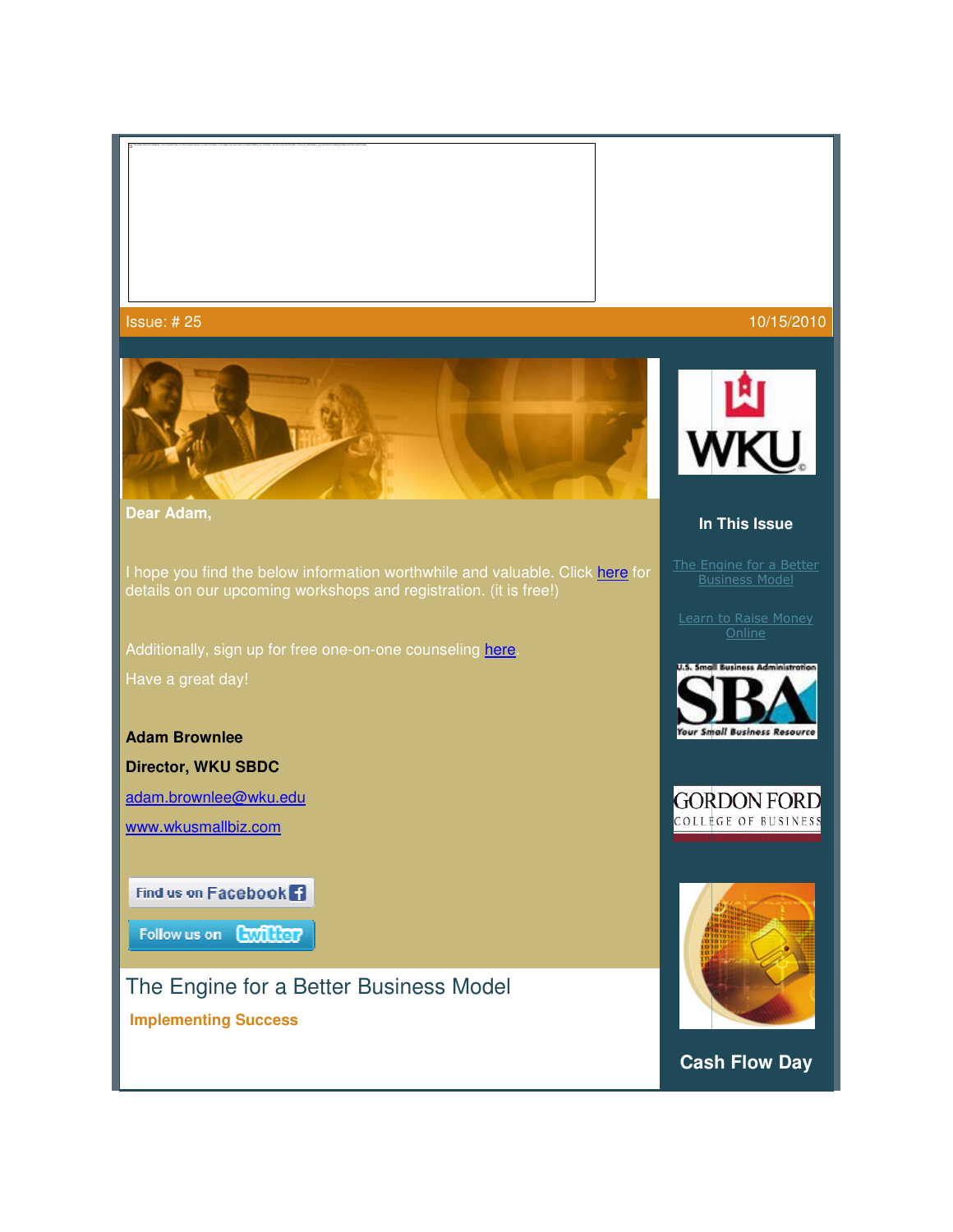#### **The Business Plan - Yes, There is an Outline But This is Not War and Peace**

If you perform a web search on the term

"business plan outline" or peruse your local book warehouse, you will inevitably come across a half a dozen, varying outlines. My motto is - find one that you are comfortable with and then get very comfortable with that outline - quite similar to Warren Buffet's "put all of your eggs in one basket and then watch that basket closely," except he has a billion dollars. If you are dusting off the old business plan or starting from scratch then you need to familiarize yourself with a good outline. And remember, this is not an Ayn Rand novel.

Here's the one I use:

#### Business Plan

#### **A Living, Breathing, Implementable Document**

In a perfect world, your business plan would sprout arms and operate the cash register but the truth is it is probably dead in a drawer somewhere next to an old Kenny Roger's CD you keep around for "me" time. Your mission now is to find that drawer, open drawer, grab feather duster and get to work. Your business plan in part contains your hopes and dreams for your business as well as how to operate the whole thing. It sure as heck deserves a better fate than Kenny.

As far as the living, breathing and implementing part, your business plan should be wired into your business. At a minimum, you should do this by reviewing the key elements of the plan in bi-weekly team meetings and quarterly strategic meetings and tracking progress. According to Dr. Matt Marvel, Professor of Entrepreneurship at Western Kentucky University, a common belief is that if I "plan" for it (make lists, goals, milestones) then they must surely come true because I planned for it. If I plan for it then it must come true is planning fallacy. Just because you "plan" for sales to reach X or Y it does not mean they actually will.

examine specific sections and see how you are stacking up:Let's examine specific sections and see how you are stacking up:

### The Vision and Mission

Sometimes viewed as the enlightening, blue sky statement that hangs on the manager's wood paneling - it sounds idealistic and cute but the real world says otherwise. The real world says to hell with your idyllic view of how you think your business should run, I'm in charge. But isn't the Mission why you went into business in the first place? The Vision and Mission at a minimum is the driving force of the business, the fountainhead the business is chasing after. The whole point of having one is to use it to drive through the daily onslaught of reality. It should be kept at the forefront and reviewed daily. If you haven't developed an overall mission or vision stop now, do not



#### **Get Rich on Your Lunch Break**

Join us at noon every other Thursday,

for workshops that will teach you how to build a better business system and how to become financially independent.

> Upcoming Workshops:

Explosive Business Plans: 5 Essentials You Must Have for a Successful Business Plan

Click

to register.

Also, all of our workshops will be streamed live, every Thursday at noon.

Click to watch!



Funded in part through a cooperative agreement with the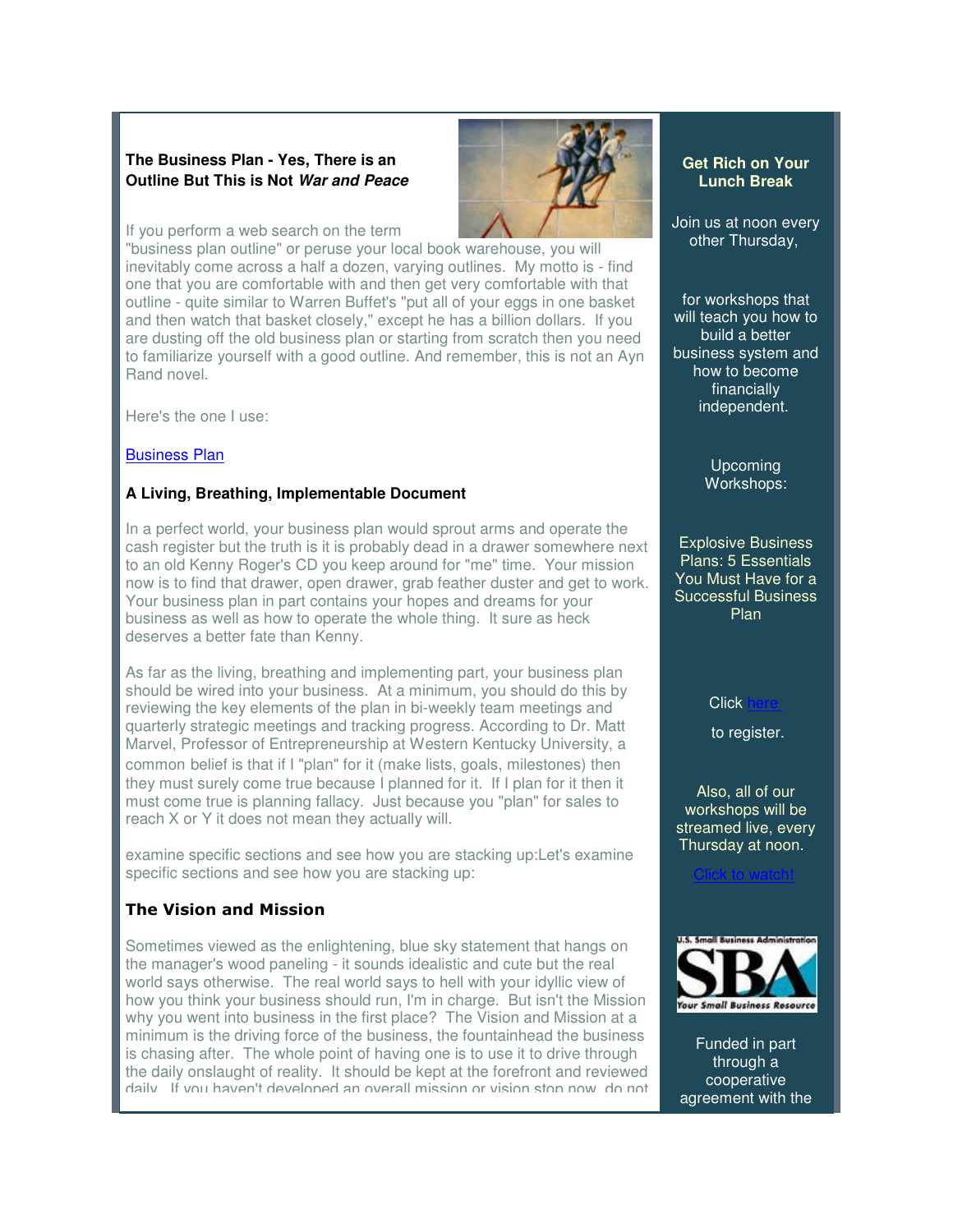pass go, do not collect \$200. Get to work putting one together by asking who do we serve, why do we serve them and how do we serve them? What is our overall purpose for being in business? What should our business look like now and in the future? Write it down and read it at every meeting.

#### Business Description and Product or Service Description

This is the section that says "we will deliver quality service and products in a unique and outstanding environment. Our customers will be wowed by us until they explode." Great! Now the question is, how is this glorious statement tied into the business? What is your standard for checking up on customer satisfaction and product quality? Do you survey the customer on a regular basis, bring up the results in team meetings and pow-wow on solutions to the situation? You should be.

Which brings us to our next area of planning and integration... Which brings us to our next area of planning and integration ...

#### **To read the entire article, click here.**

Also, if you would like free one-on-one counseling and wish to implement the systems discussed here, register here for free coaching.

\_\_\_\_\_\_\_\_\_\_\_\_\_\_\_\_\_\_\_\_\_\_\_\_\_\_\_\_\_\_\_\_\_\_\_\_\_\_\_\_\_\_\_\_\_\_\_\_\_\_\_\_\_\_\_\_\_\_\_\_\_

Thanks.

## Learn to Raise Money Online

Can't get the money you need to start a business? A new option is now available. Websites like Kickstarter.com and Indiegogo.com connect people with similar interests together. You can post your project or idea online, and people are able to donate.

Anyone is able to donate money to your project, and many of the people that do are entrepreneurs themselves. Many low-budget films are funded this way, and oftentimes a filmmaker will become the backer of the project. Don't worry, project creators maintain 100% ownership of their product.

Thanks for taking the time to read our newsletter and for passing it along to folks who might be interested in its content and our services. Please contact us at wkusmallbiz.com if you are starting a small business or if you need a tune-up.

We look forward to serving you.

#### U.S. Small Business Administration.

All opinions, conclusions, or recommendations are those of the author(s) and do not necessarily reflect the views of SBA.

Reasonable accomodations for persons with disabilities will be made if requested at least two weeks in advance. Contact Adam Brownlee, 1906 College Heights Blvd., #61086, Bowling Green, KY 42101. 1-270-745-1905.



#### **Quick Links**

Contact Us!

Register for a Workshop

Resources

**KSBDC** 

**SBA** 

IRS